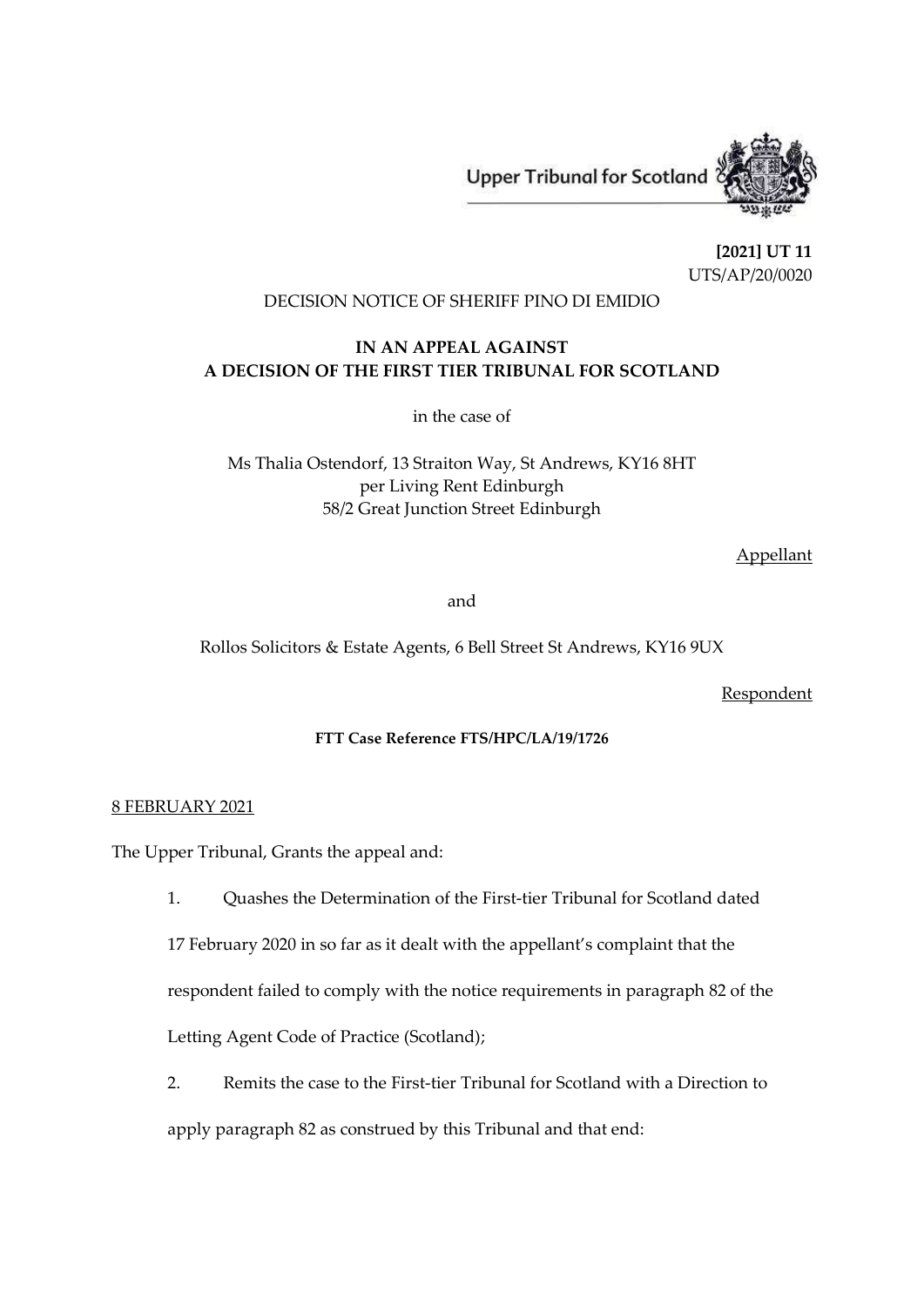a. To make findings in fact relating to the respondent's failures to comply with said paragraph 82 based on consideration of the evidence before the First-tier Tribunal which is referred to in the said Determination;

b. In the event that the respondent is found on the facts to be in breach of said paragraph 82 to proceed to consider the grant of a Letting Agent Enforcement Order in consequence of said breach.

### **Reasons for decision**

### *Introduction*

[1] In this document Ms Ostendorf is referred to as "the appellant" unless the context otherwise requires and Messrs Rollos referred to as "the respondent". The appellant was a tenant within a large HMO Property 14 South Street, Saint Andrews ("the HMO Property"). She had the exclusive use of a bedroom (Room 14) within the HMO Property. There were 13 other residents within the HMO Property who each had individual rooms.

[2] On 3 August 2020 the appellant was granted permission to appeal by the First-tier Tribunal ("FtT") against part of its determination dated 17 February 2020. The FtT determined three complaints made by the appellant about the service provided by the respondent as a letting agent for the HMO Property. The appellant was successful in one of her complaints. The present appeal relates to one of the grounds of complaint rejected by the FtT. That complaint was stated by the FtT as follows:

"that proper notification had not been given to tenants within the Property when access was being taken and that unauthorised entry had taken place"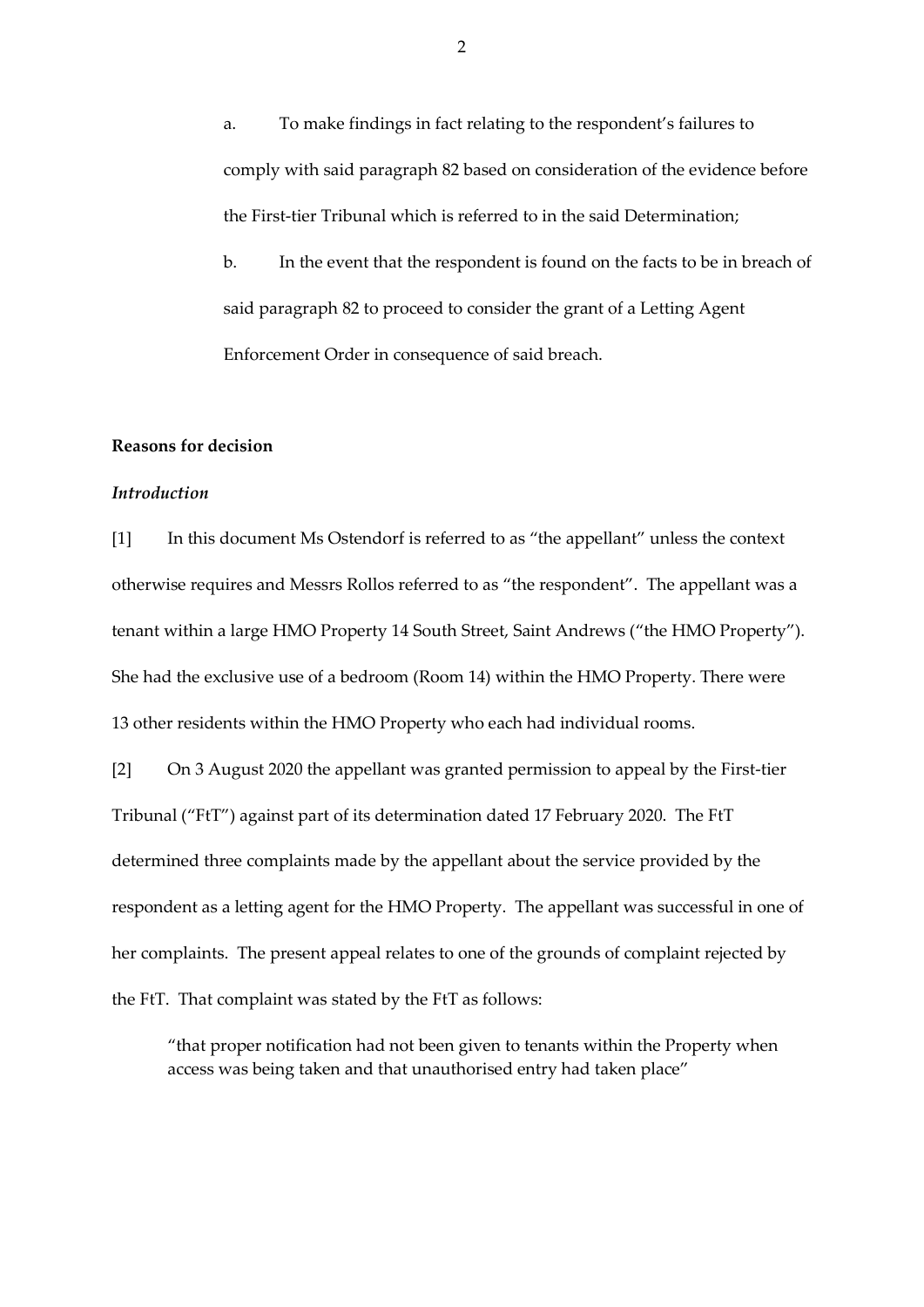The FtT approached this complaint as giving rise to a question about failure to comply with paragraph 82 of the Letting Agent Code of Practice (Scotland) ("the Code") and rejected the complaint.

## *Grounds of appeal*

[3] The Form UTS-1 states the ground of appeal as follows

"Our appeal is on the [FtT]'s interpretation of paragraph 82 of the Letting Agent Code of Practice (Scotland). The decision (attached) states that requirements on notifying tenants prior to entry to the property should not be applied to communal areas of an HMO Property. This is an error in the application of the Letting Agent Code of Practice (Scotland) to the facts of the case and acts against the spirit of the law which should be understood to protect the privacy and security of tenants."

[4] The Code was made under section 48 of the Housing (Scotland) Act 2014 ("the

HSA 2014"). Paragraph 2 of the Letting Agent Code of Practice (Scotland) Regulations 2016

(SSI 2016/133) made under the HSA 2014 gives statutory authority to the Code which is set

out in the Schedule to the Regulations. Paragraph 82 of the Code states:

"You must give reasonable notice of your intention to visit the property and the reason for this. Section 184 of the Housing (Scotland) Act 2006 specifies that at least 24 hours notice must be given unless the situation is urgent or you consider that such notice would defeat the object of the entry. You must ensure that the tenant is present when entering the property and visit at reasonable times of the day unless otherwise agreed with the tenant"

### *The proceedings before the FtT*

[5] The FtT concluded that the exclusive part of the HMO Property let to the appellant was Room 14. Whilst the lease of Room 14 gave rights to the communal facilities within the larger building to the appellant, these were shared with the other 13 residents. The FtT was satisfied in relation to Room 14 itself that paragraph 82 applied in full. The FtT took a more pragmatic approach to the question whether paragraph 82 applied to the communal facilities in full. If it did the respondent would arguably require all 14 residents to be present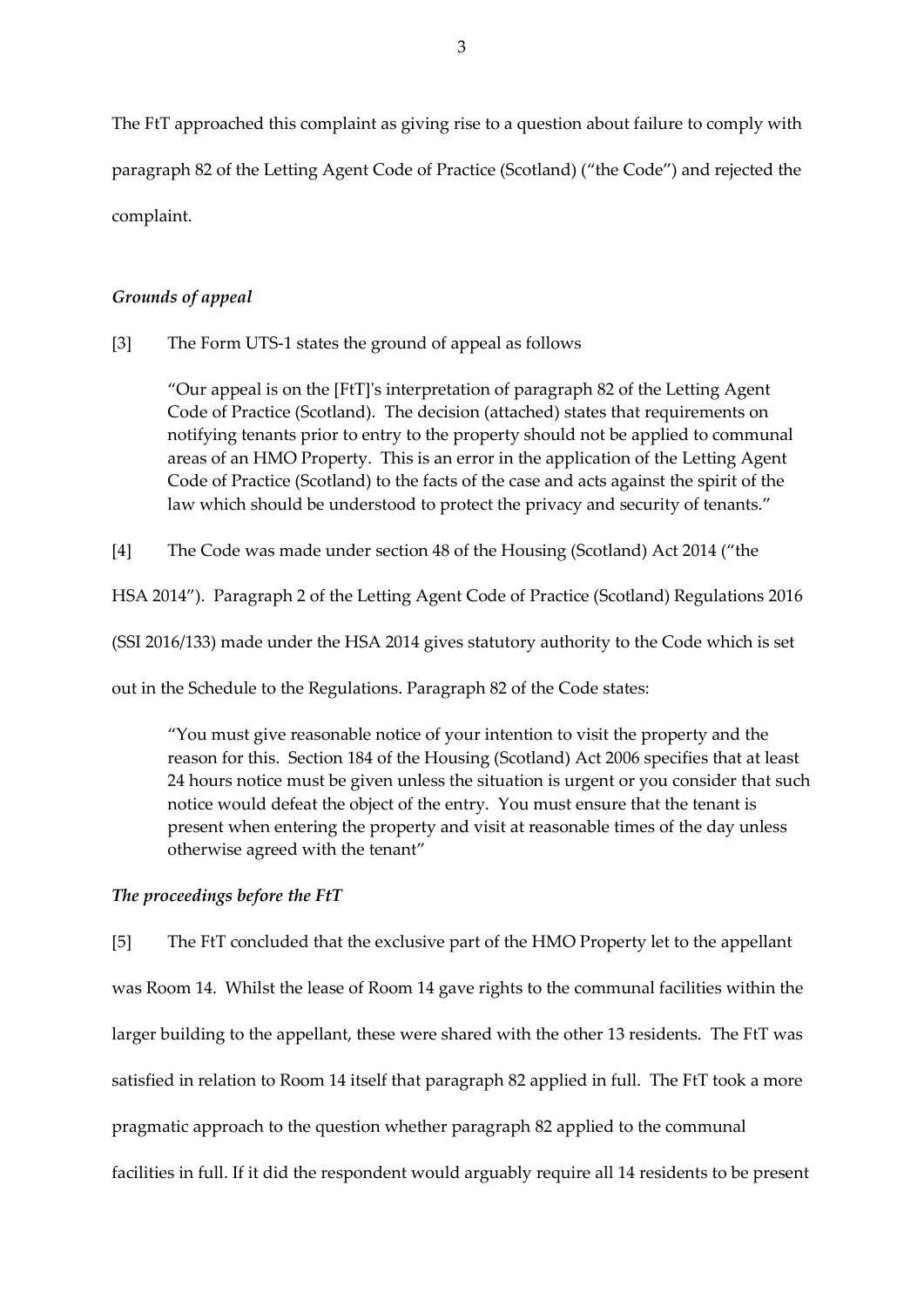upon taking entry. As communal areas would require to be crossed to get to any individual room that would mean, on a literal interpretation, that if Room 6, for example, required a repair that all the 13 other tenants must be present. If a single tenant in the larger building wished to be difficult, they could refuse every request for access, even to other rooms. That would, on the face of it, mean that the respondent would need to get a warrant on each occasion to allow it to comply with paragraph 82 of the Code, even if the reason for access were to carry out a minor repair in another resident's room.

[6] When seeking permission to appeal the appellant submitted that the Code made no allowance for the view taken by the FtT. All residents should be notified if the common parts are being accessed. The appellant's submission was that if no objection was received from a resident then such silence could be deemed to be consent. The appellant viewed the relevant paragraph 82 of the Code as being clear and unambiguous – notification was required to all residents within the larger property on each occasion.

[7] When granting permission to appeal the FtT noted that within the Code there was no definition of what comprised an individual property or gave any indication as to how notice would be dealt with where there were multiple, unrelated residents within a property such as an HMO. The FtT did note, however, that the Code stemmed from the HSA 2014. Part 4 of that Act contains the provisions regarding letting agents. Section 62 is the definitions section and defines a "house" by reference to the Antisocial Behaviour etc. (Scotland) Act 2004 ("the 2004 Act"). The 2004 Act contains two near identical definitions at Part 7 (Anti-social Behaviour notices) and Part 8 (Landlord Registration). Section 81 is the interpretation section of Part 7 and provides as follows:

"relevant house" means, subject to subsection (2), any building or part of a building which — (a) is occupied as a dwelling under — (i) a tenancy; or (ii) an occupancy arrangement; and (b) does not fall within subsection (3).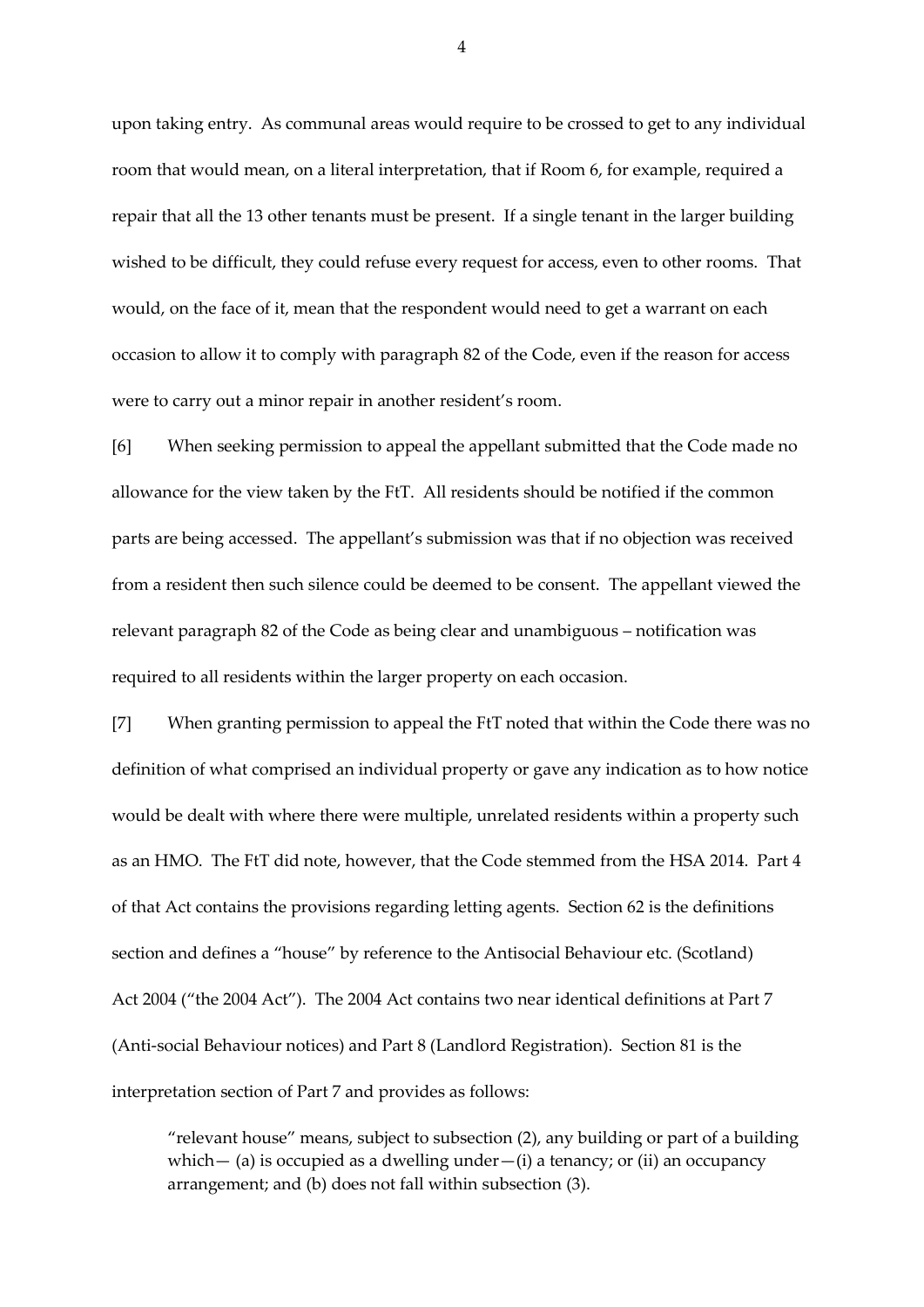$(2)$  If  $-$ 

(a) the same person is the landlord in relation to two or more relevant houses; and

(b) those relevant houses share the same toilet, washing or cooking facilities, then those relevant houses shall be deemed to be a single relevant house."

Section 101 is the interpretation section for Part 8 of the 2004 Act. It was subject to

significant amendment by the HSA 2014 and provides the following definition:

"(1) … *"house"* means, subject to subsection (2), a building or part of a building occupied or intended to be occupied as a dwelling; …

(2) If two or more dwellings within a building share the same toilet, washing or cooking facilities, then those dwellings shall be deemed to be a single house for the purposes of this Part."

[8] The FtT noted, in particular, the terms of subsection 2 of section 81, which effectively

treats all rooms that share common facilities as a single house for the purposes of the

2004 Act. Whilst Parts 7 & 8 of the 2004 Act did not relate to letting agents directly,

nonetheless, there was a link back to that definition from the Code, to the HSA 2014 and on

to the 2004 Act. On reflection, the FtT considered that there was an argument that

notification should have taken place on any occasion the respondent had taken access to any

part of the larger building. Whilst this may mean that landlords of large bedsit style HMO's

might face particular difficulties in accessing properties, this may simply be an unintended

consequence of the Code. The FtT concluded that it was arguable on a strict interpretation

of the Code and the 2004 Act that it had erred in applying the law to the facts of this case

and so granted permission to appeal.

### *Submissions of the parties*

[9] Both parties supplied little by way of submission to this Tribunal. The failure of both parties to provide any serious analysis in support of their respective positions in this appeal is disappointing. Many appeals to this Tribunal involve parties who are not represented. It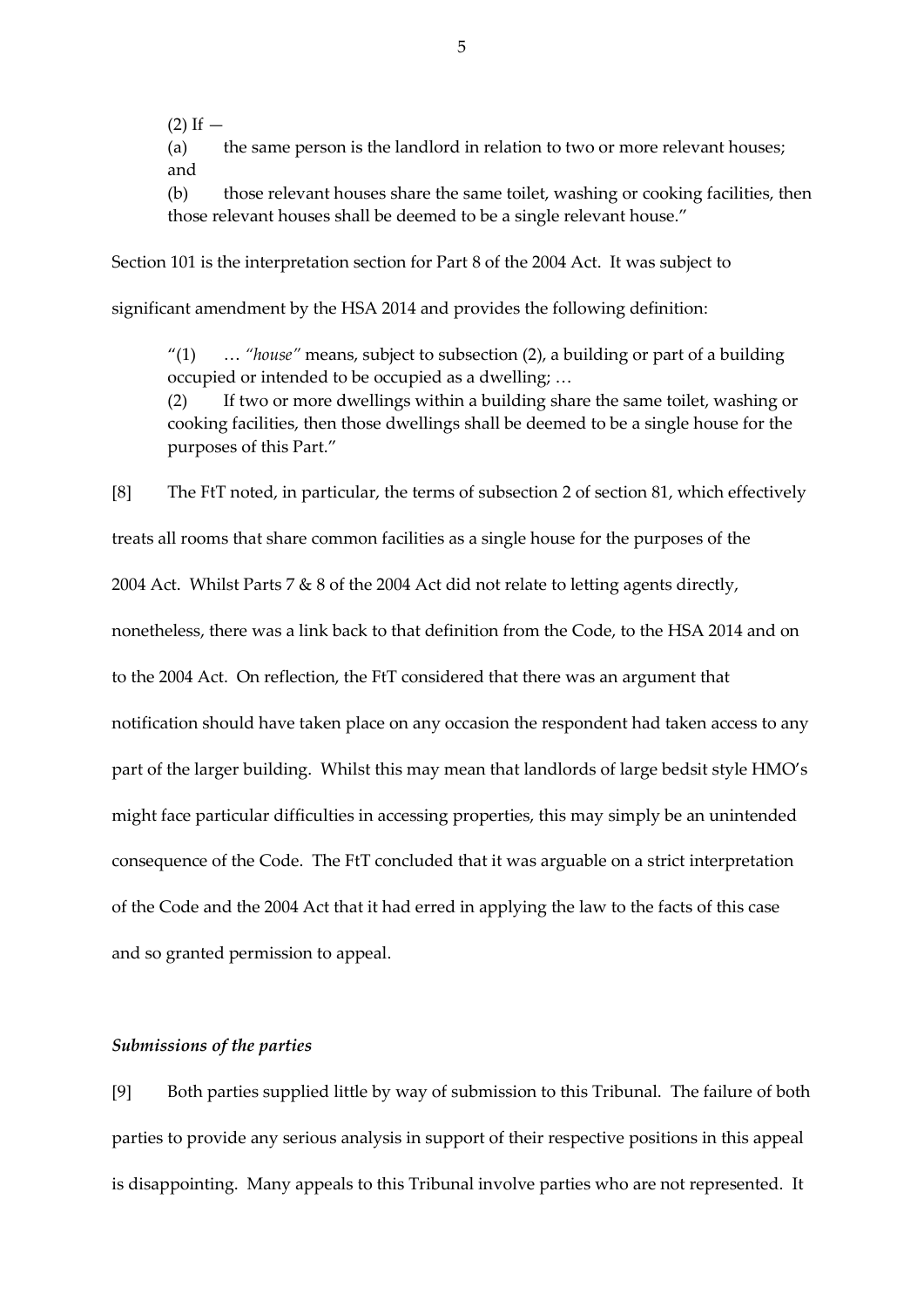is important that professional representatives make substantive submissions to the Tribunal in appeals of this kind. In the present case the FtT expressly said that it had reflected further and had decided it should grant permission to appeal. In light of that statement the respondent has not engaged meaningfully with the issue before this Tribunal and has simply stated that it supported the original decision. This lack of engagement seems odd given the potentially very serious consequences for the respondent's registration as a letting agent of the making of a Letting Agent Enforcement Order ("LAEO"). In a similar way, even though the appellant's advisers obviously had specialist knowledge of the statutory context, they did not choose to provide a detailed submission setting out the argument with supporting authorities.

#### *Reasons for decision*

[10] The FtT's reasons for its written decision are inadequate. The FtT made only two findings relevant to this complaint. The first was that the appellant was the tenant of a room in the HMO Property and the second that the respondent was the letting agent at the material time. It also purported to find as a fact that there was no breach of paragraph 82 of the Code. That is not properly a finding in fact but really a conclusion of law, as it is based on the FtT's interpretation of the meaning of paragraph 82. The FtT said the following:

"…the [appellant] highlighted the terms of emails between herself and the [respondent] dated inter alia 28 January, 29 January, 5 April and 20 May, all 2019. On the face of it, these emails did indicate that the [respondent] had taken access to the Property without, on all occasions, notifying all of the tenants within the Property. The emails confirmed, for example, that access had been taken to the property to allow the delivery of a Notice to Leave on the [appellant]"

It may be that the last word in the quotation is intended to refer to the appellant but as the email have not been produced I am unable to say.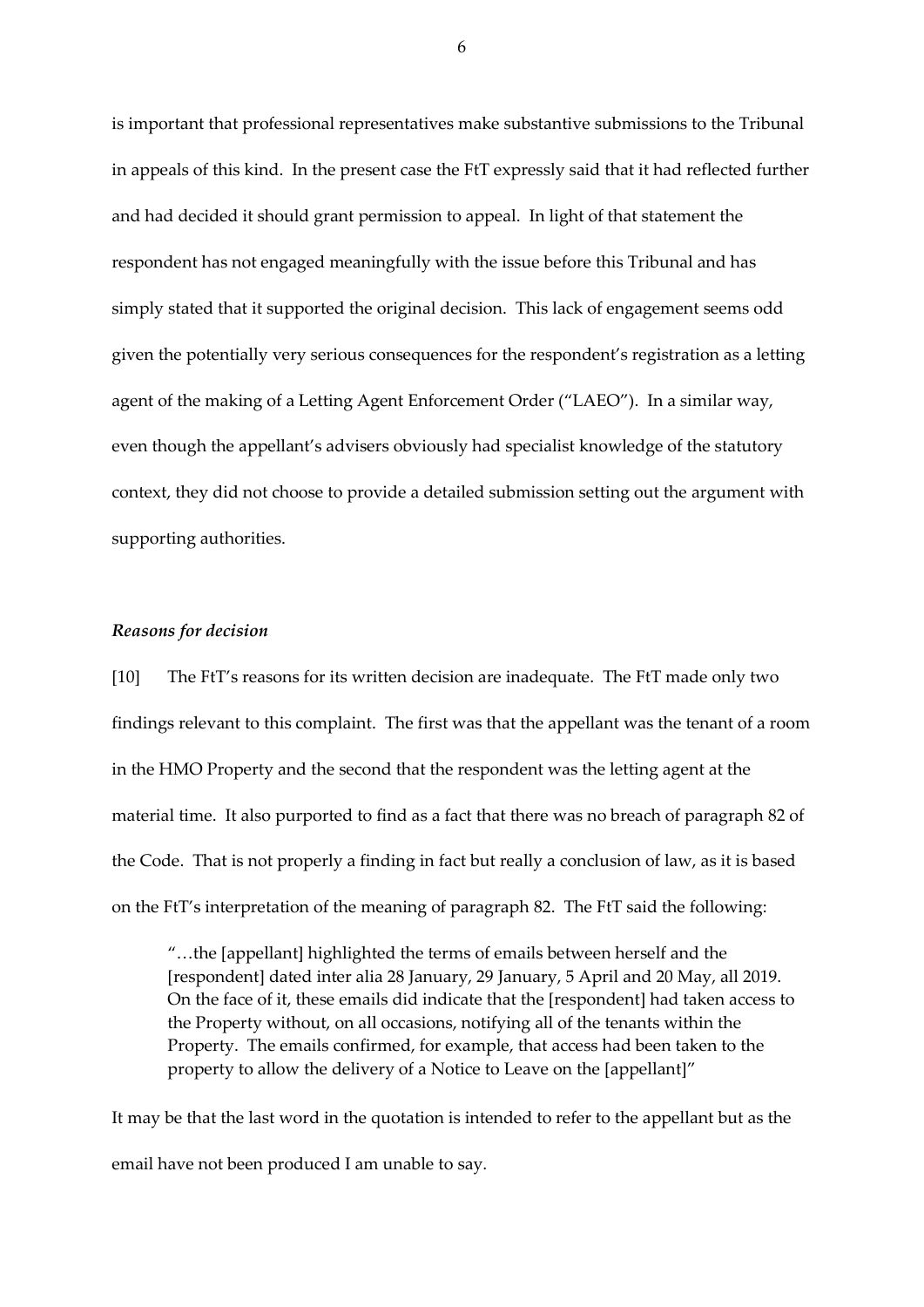[11] The Determination does not contain any relevant findings in fact relating to the extent of the common areas used by the appellant, even though the discussion of the evidence makes clear that the communal parts apparently included a kitchen and shower facilities. The FtT also seems to have accepted evidence that on occasion entry was taken to communal areas used by the appellant without notice being given to her, but again there are no specific findings. This is even though it is clear from its discussion that the FtT considered evidence in the form of emails which related to the appellant's complaints. It is not possible for this Tribunal to ascertain the dates of the alleged breaches from the documentation provided for the purposes of this appeal. This is a matter of some regret given it seems there was no real dispute between the parties as to the facts of the matter. As the FtT's decision to reject this particular complaint depended on its interpretation of paragraph 82 of the Code, it ought at least to have stated what facts it would have found established if it erred in its interpretation and on the evidence before it.

[12] Paragraph 82 falls within section 5 of the Code which is entitled "Management and maintenance". The code is detailed and specific in respect of many aspects of the services provided by a letting agent. It does not contain any interpretation provisions. It is a statutory code and it is reasonable to proceed on the basis that the expressions used in it are intended to have the same or similar meaning to the same expressions used in other related statutory contexts. Section 62 of the HSA 2014 expressly defines "house" by reference to the 2004 Act. The definition in Part 8 of the 2004 Act is most relevant to this appeal because it contains the definition of "house" that is to be used in HSA 2014 as set out above.

[13] Section 61 HSA 2014 provides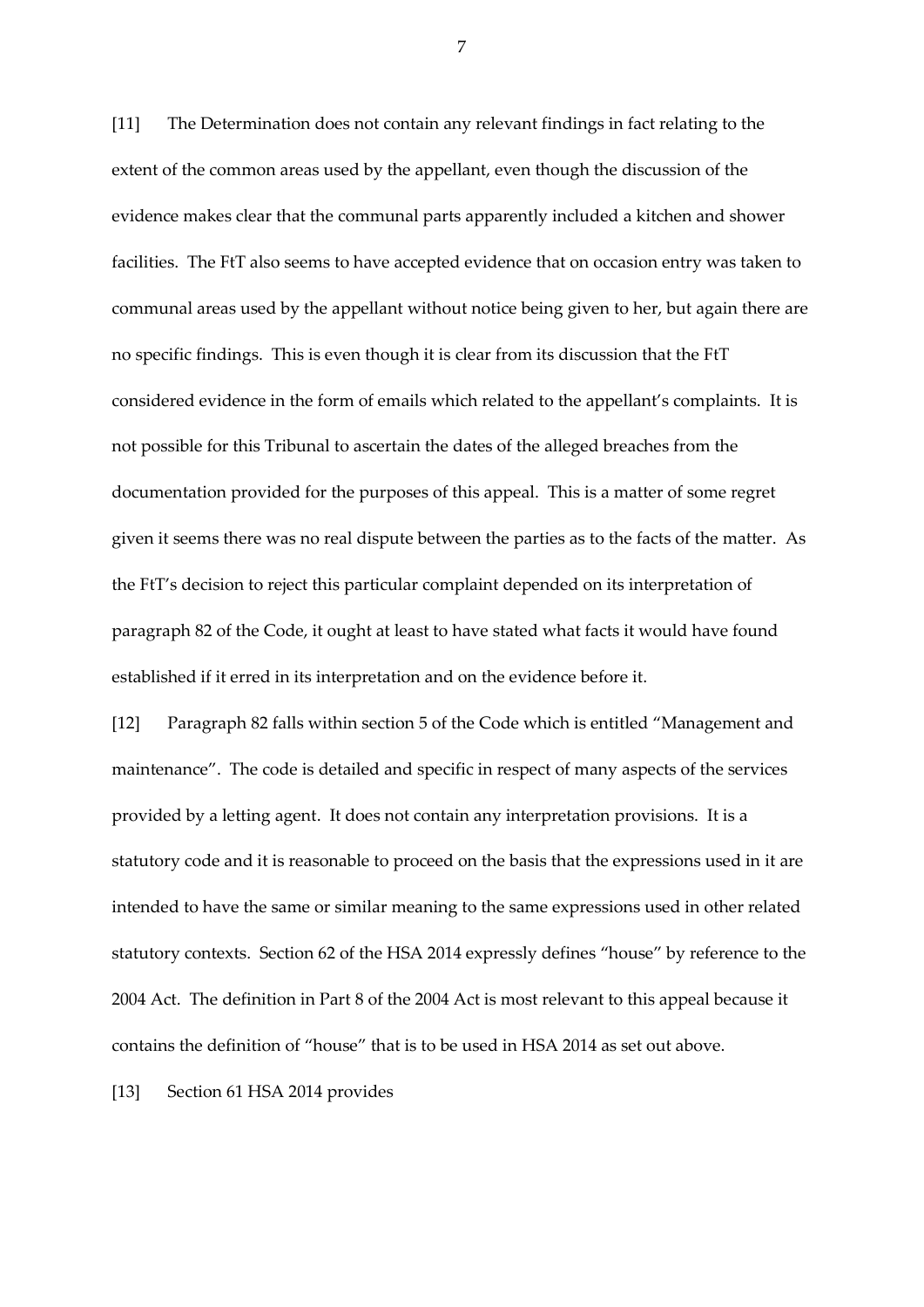"(1) For the purposes of this Part, *"letting agency work"* means things done by a person in the course of that person's business in response to relevant instructions which are—

(a) carried out with a view to a landlord who is a relevant person entering into, or seeking to enter into a lease or occupancy arrangement by virtue of which an unconnected person may use the landlord's house as a dwelling, or (b) for the purpose of managing a house (including in particular collecting rent, inspecting the house and making arrangements for the repair, maintenance, improvement or insurance of the house) which is, or is to be, subject to a lease or arrangement mentioned in paragraph (a)."

#### Section 62 also provides

*""tenant"* , in relation to an occupancy arrangement, means the person who under the arrangement is permitted to occupy the house."

[14] It is also of interest and significance to consider the terms of Part 9 of the Housing (Scotland) Act 2006 ("the 2006 Act"). That Part of the Act deals with rights of entry under the 2006 Act. The second sentence of paragraph 82 of the Code expressly makes reference to section 184 which is within that part of the 2006 Act. Section 184(4A) has been added by section 25(8) of the HSA 2014 and declares that the reference to an occupier in section 181 (which confers a right of entry of a number of parties) includes a tenant.

[15] The FtT dealt with this question of interpretation as a matter of practicality as regards parts of the HMO Property used in common by individual tenants. It equated the HMO Property to a tenement of flats. There is no principled basis by which it is possible to say at what point there are too many tenants in a HMO Property to require the letting agent to give notice to all of them. If 14 is too many, what is the minimum number? The way in which title conditions commonly regulate ownership in a tenement of flatted dwellinghouses is not analogous to the situation of those living in a HMO Property. I do not consider this to be a tenable basis for construing the notification provision of paragraph 82.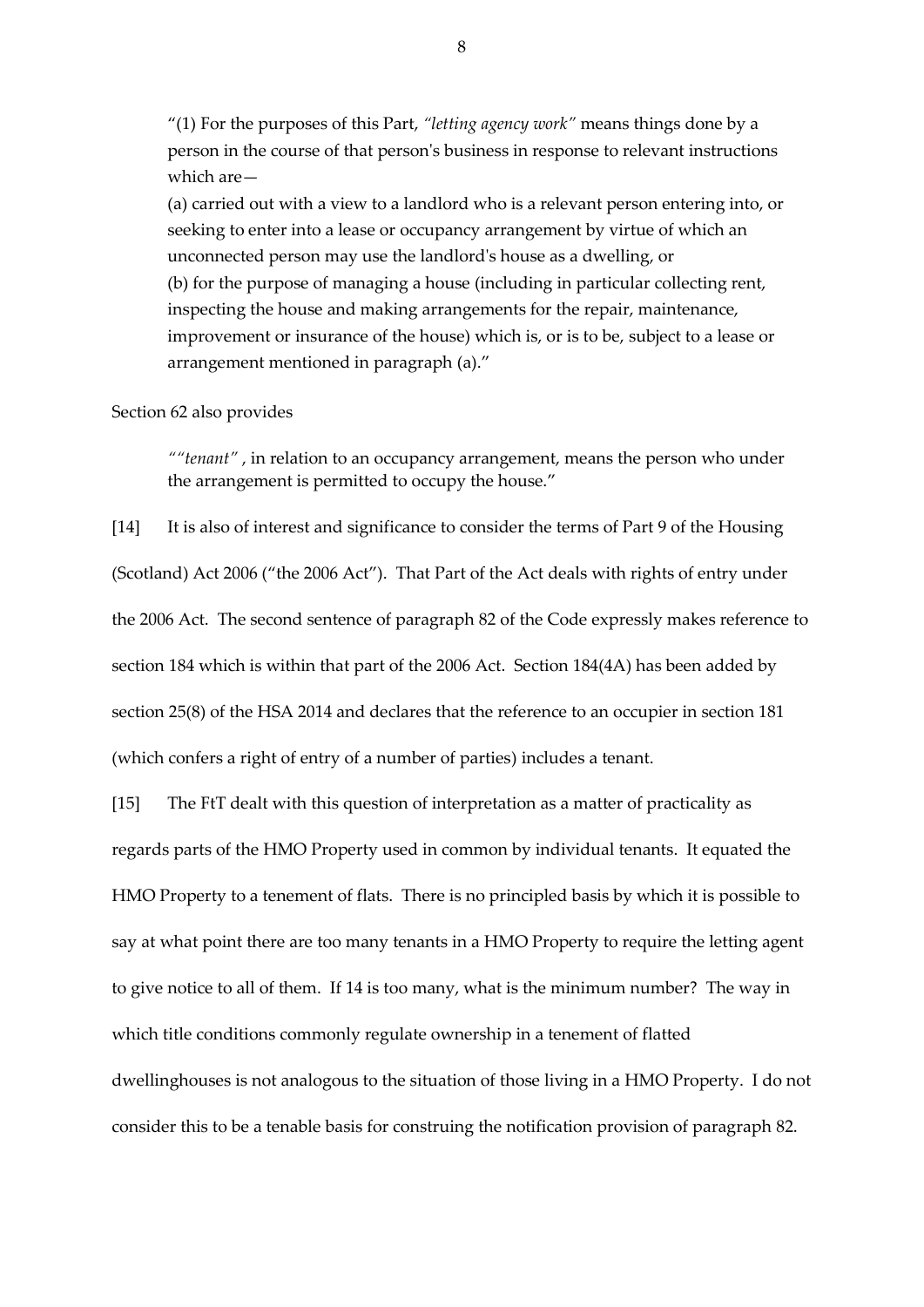[16] A wider consideration of some of the authorities on the meaning of words such as "dwelling" and "house" in housing statutes supports a more expansive interpretation of

who is the subject of the requirement.

[17] In *Uratemp Ventures Limited* v *Collins* [2002] 1 A.C. 301 Lord Bingham of Cornhill said

the following at paragraph 10 in relation to the phrase "let as a separate dwelling" in the

Housing Act 1988 section 1(1) in the context of shared accommodation:

"Save that a dwelling-house may be a house or part of a house (1988 Act, section 45(1) ), no statutory guidance is given on the meaning of this now rather oldfashioned expression. But the concept is clear enough: it describes a place where someone dwells, lives or resides. In deciding in any given case whether the subject matter of a letting falls within that description it is proper to have regard to the object of the legislation, directed as it is to giving a measure of security to those who make their homes in rented accommodation at the lower end of the housing market. It is not to be expected that such accommodation will necessarily offer all the amenities to be found in more expensive accommodation."

At paragraph 12 he went on to say:

"It appears, in the present case, that Mr Collins habitually used some electrical devices to warm food in his room before eating it. The room was equipped with a power point which permitted that. I doubt if what he did could properly be described as cooking, but I do not think it matters. It is in my view plain on the evidence that this room was Mr Collins's home, the place where he lived, and this is so whether he had his meals out or warmed up food to eat in his room or did a little rudimentary cooking or a bit of all three. If a room were so small and cramped as to be unable to accommodate a bed, I should be inclined to doubt whether it would qualify to be called a dwelling-house because, although sleeping in premises may not be enough to make them a dwelling-house, premises will not ordinarily be a dwelling-house unless the tenant sleeps there. But in my view the courts should be very wary of laying down inflexible rules which come to be mistaken for rules of law even though they are very largely conclusions of fact based on particular cases."

In the same case Lord Millet said the following at paragraph 31:

"In both ordinary and literary usage, residential accommodation is "a dwelling" if it is the occupier's home (or one of his homes). It is the place where he lives and to which he returns and which forms the centre of his existence. Just what use he makes of it when living there, however, depends on his mode of life. No doubt he will sleep there and usually eat there; he will often prepare at least some of his meals there. But his home is not the less his home because he does not cook there but prefers to eat out or bring in ready-cooked meals.".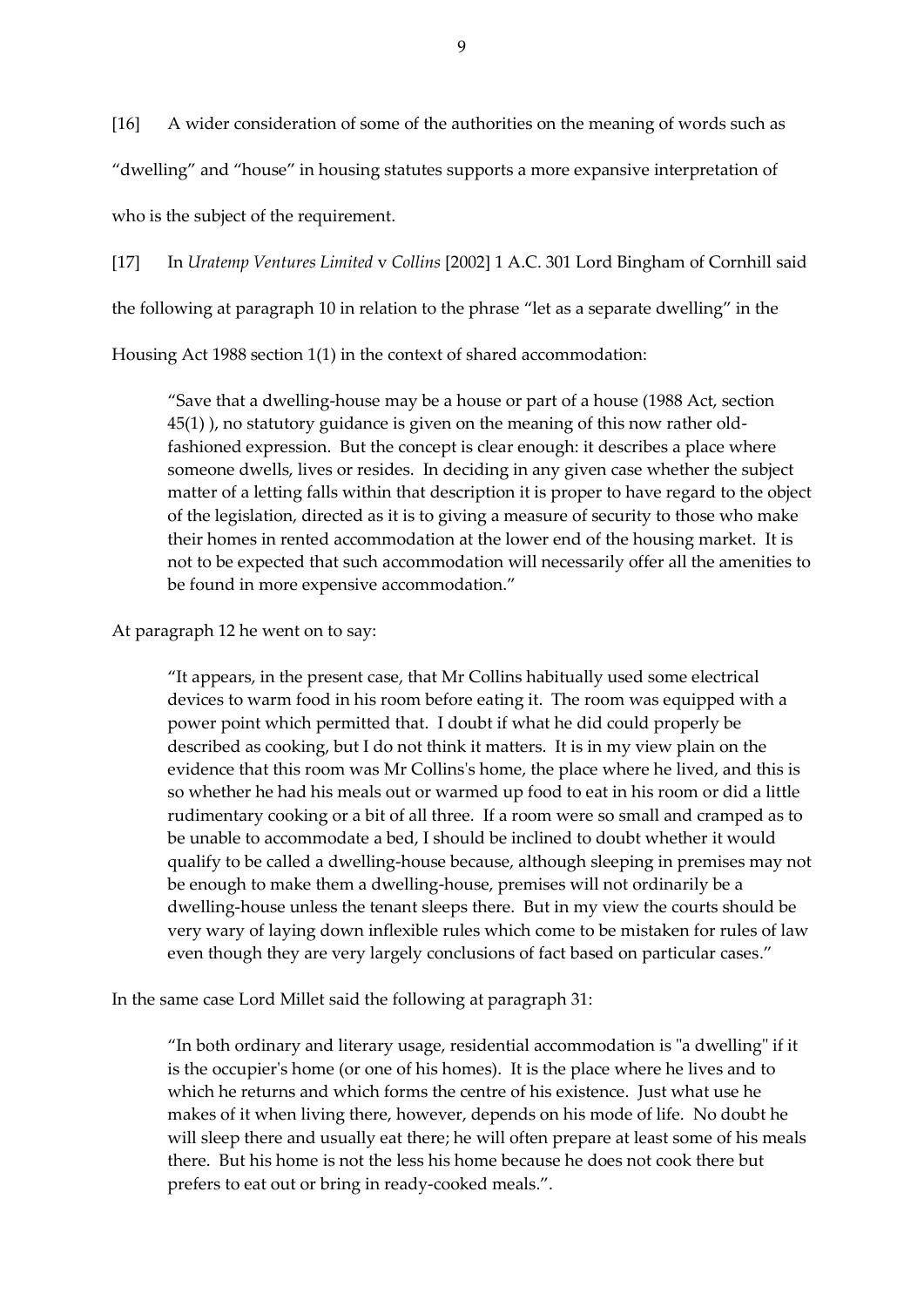More recently in *R(N)* v *Lewisham LBC* [2015] A.C. 1259 Lord Hodge JSC said the following at paragraph 45:

"Pulling together the threads of the case law, in my view the following can be stated: (i) the words "live at", "reside" and "dwell" are ordinary words of the English language and do not have technical meanings, (ii) those words must be interpreted in the statutes in which they appear having regard to the purpose of those enactments,"

The purpose of paragraph 82 of the Code is to regulate the means by which a letting agent may seek to disturb the privacy of tenants in their own private dwellings. I consider that the obligation on the respondent to give notice applies to all those who are tenants of the parts of the HMO Property in relation to both areas which each tenant occupies exclusively and the areas which he or she shares with other tenants.

[18] Paragraph 82 actually uses the word "property" and not "dwelling" or "house". So far as I can ascertain there is no separate definition of "property" in the HSA 2014 or in the regulations promulgating the Code. It is not clear why the word "property" is used in the Code given the definition of "house" in HSA 2014 under reference to the 2004 Act and the way in which "letting agency work" is defined in HSA 2014. I do not consider that the word "property" has any technical meaning in this context and I have sought to interpret it having regard to the purpose of the Code. I conclude that the notification provisions apply equally to areas that a tenant occupies exclusively and areas to which he or she uses in common with other tenants.

[19] It may be that the issue which caused the FtT particular concern arose from the final sentence of paragraph 82 of the Code which requires that "[The letting agent] *must ensure* that the tenant is present when entering the property…" (emphasis added). It might be thought that this is a state of affairs which may not be easily capable of achievement by a letting agent because it is not wholly within his or her control but that is not what this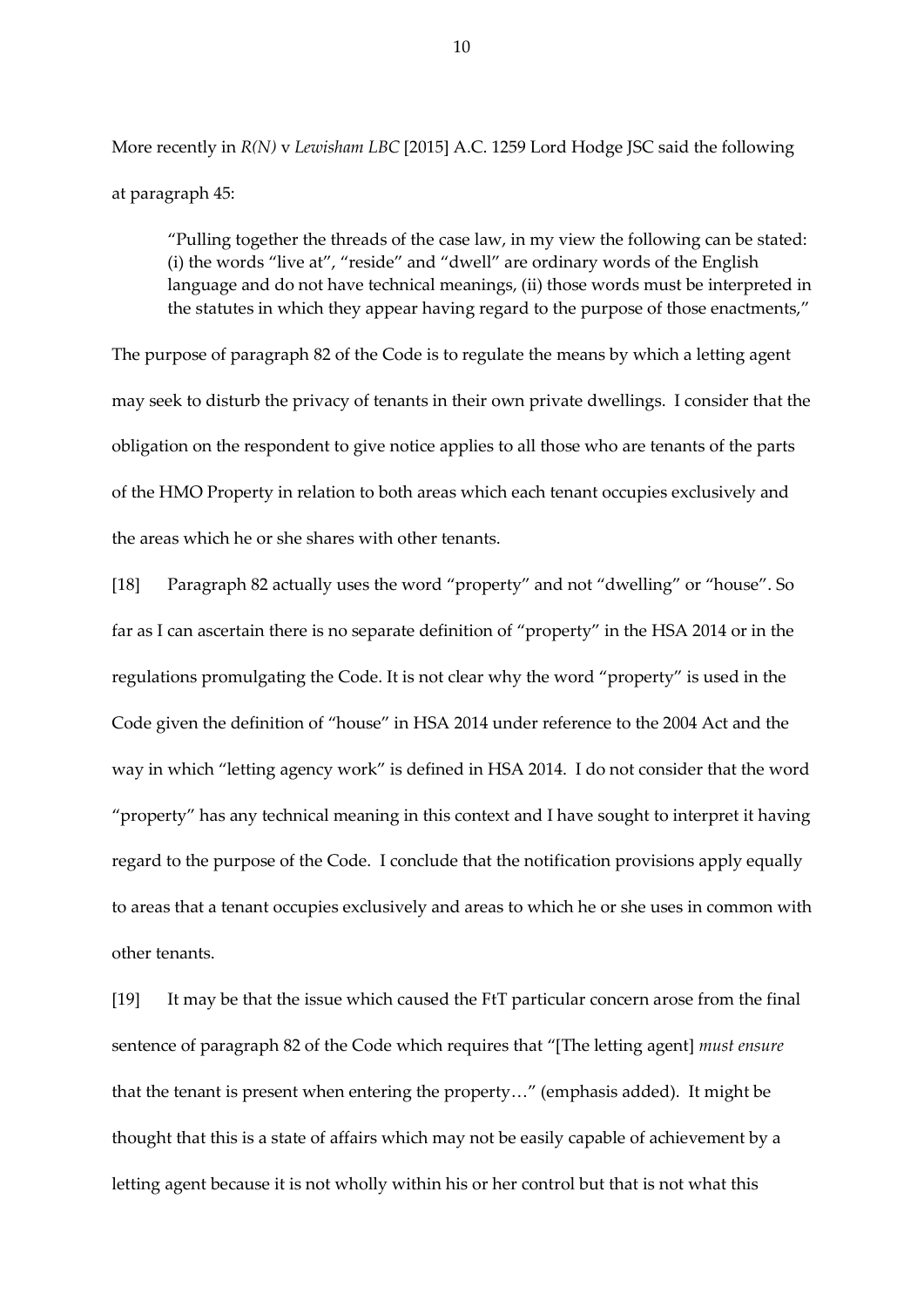appeal is about. The point under consideration is the obligation to give reasonable notice provided for separately in the first sentence of paragraph 82 of the Code. The exact extent of the obligation imposed on a letting agent by the words in the first part of the last sentence of paragraph 82 may require to be considered in later cases.

[20] The FtT's concern for the practical effect of the obligation imposed by the last sentence may have led it to provide a limitation on notification that is not justified. Notification is a prior and separate obligation of great importance. Tenants who are given notice by a letting agent that entry is being taken are in a position to decide how they wish to deal with the proposed entry. The failure to notify leads to entry being taken without any prior knowledge on the part of individual tenants.

[21] As regards the question of practicality of notification, the appellant's application for permission to appeal pointed out that many letting agents announce their intention to enter the property with an email to all tenants, with a note stating that a lack of response will be taken as an indication of no objection from the tenants. They submitted that the burden of communicating with 13 tenants in this fashion is minimal. This statement does not seem particularly controversial.

## **Conclusion**

[22] I have concluded that the FtT erred in law in its interpretation of paragraph 82 of the Code, the appeal succeeds but as all the factual material necessary is not available to this Tribunal the decision will not be remade. The FtT's decision discloses that there probably was a proper basis for concluding as a matter of fact that the respondent did not comply with notification requirements of paragraph 82 as regards the appellant, but it has not made the requisite findings in fact. The decision of the FtT on this particular point will be quashed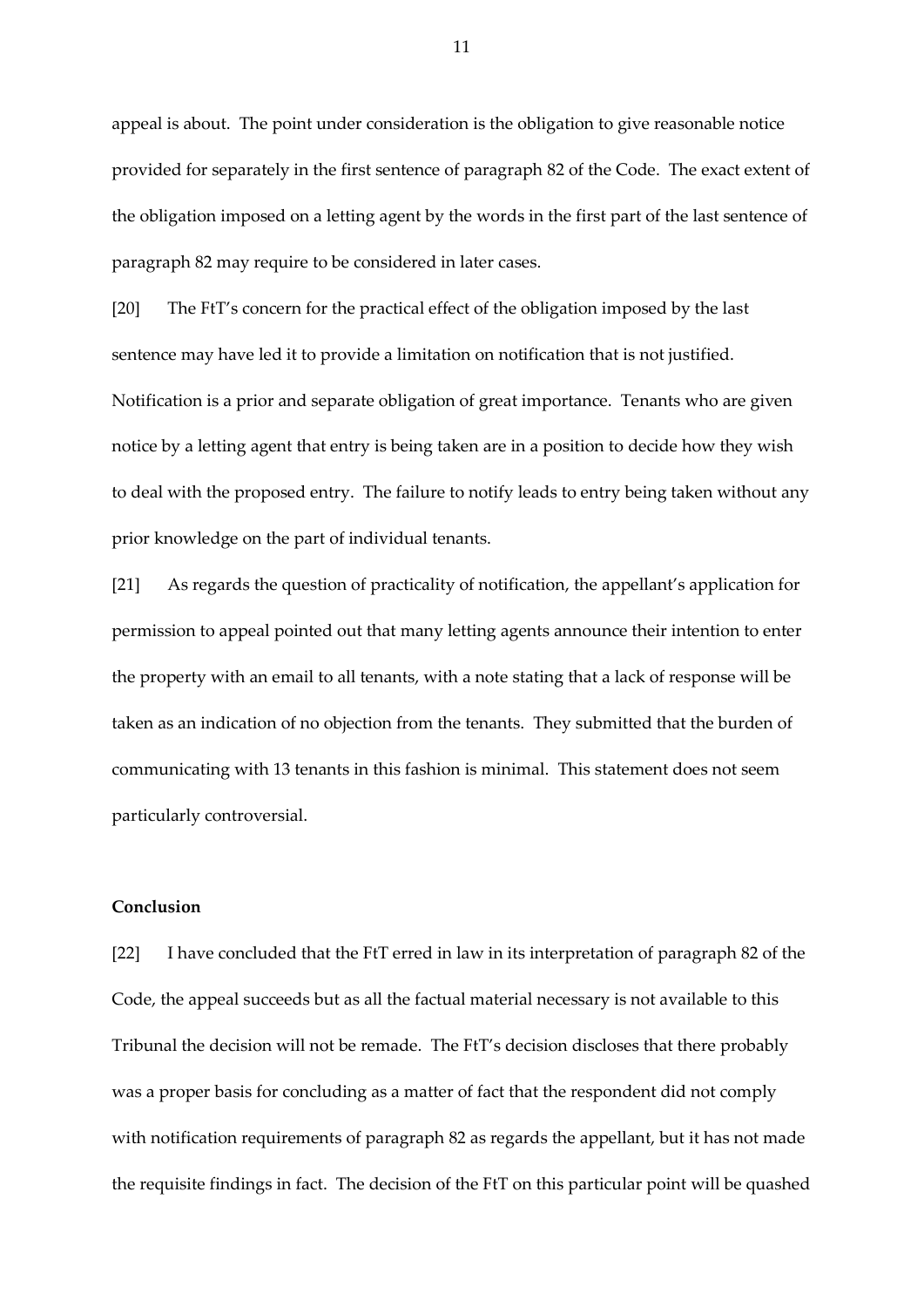and the matter remitted to the FtT with directions to consider the evidence, and make findings in fact, as to whether the respondent did breach of its obligation to notify the appellant.

[23] Read short, section 46(1) HSA 2014 provides that where a tenant or former tenant has made an application to the FtT for a determination that a letting agent has failed to comply with the Letting Agent Code of Practice. Section 46(6) HSA 2014 provides that the FtT must decide on an application under subsection (1) whether the letting agent has complied with the code of practice. Section 46(7) HSA 2014 provides that:

"Where the Tribunal decides that the letting agent has failed to comply, it must by order (a "[LAEO") require the letting agent to take such steps as the Tribunal considers necessary to rectify the failure."

Section 46(8) HSA 2014 provides details of the essential features of a LAEO. The FtT did not consider these aspects of the application because it erred in law as to the meaning of paragraph 82 of the Code. The case is remitted for the FtT to make the necessary findings in fact and to consider the terms of the proposed LAEO that must be prepared as a result. As noted above in this case the FtT found breaches of the Code on other aspects of the application before it and proposed an LAEO on those other points. If it can be arranged, there is no reason why this case requires to go to a differently constituted FtT. Had the FtT found a breach of paragraph 82 it would have had to assess the proposed sanction in the context of its whole conclusion on the other aspects of the application before it.

### *Notice to the parties*

[24] A party to this case who is aggrieved by this decision may seek permission to appeal to the Court of Session on a point of law only. A party who wishes to appeal must seek permission to do so from the Upper Tribunal within **30 days** of the date on which this